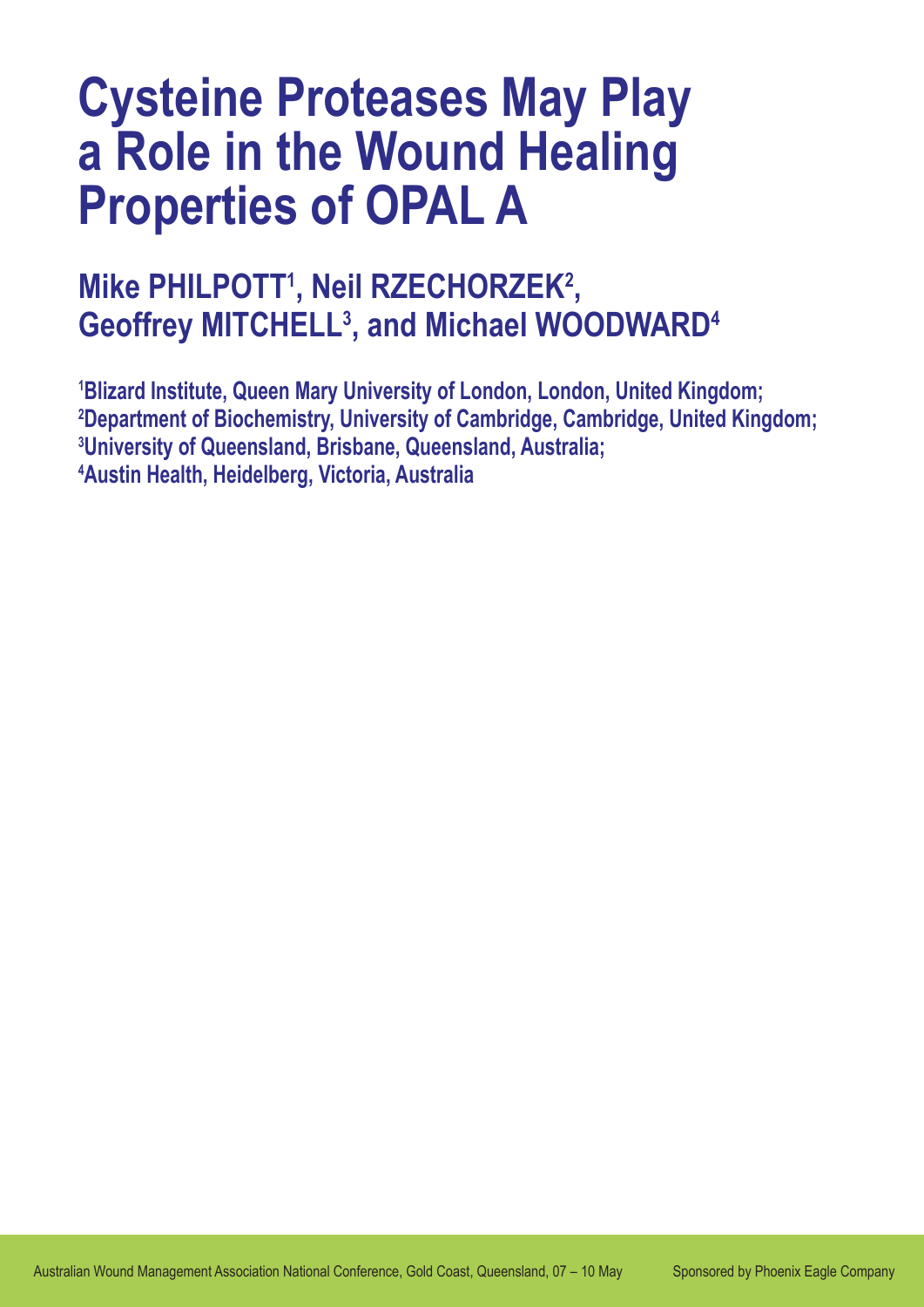### **BACKGROUND**

#### **Chronic wounds**

- Wounds that do not heal satisfactorily in the manner and time frame expected.<sup>1</sup>
- Multiple causes and three major types: venous, diabetic, and pressure ulcers.<sup>2</sup>
- Treatment often difficult, slow, and expensive; estimated annual chronic wound management costs exceed \$25 billion in the US.<sup>3</sup>

#### **Cysteine proteases**

- Enzymes that degrade protein.
- Play an important role in the biology of the skin, under healthy conditions, and during disease, disease recovery, and wound healing; particularly important in the healing of chronic wounds.
- Papain, an important cysteine protease, is only found in nature in the paw paw plant (*Carica papaya*) and is only extracted commercially from the latex of unripe (green) paw paw fruit (referred to as 'latex papain').
- Papain, and its associated enzymatic activity, has not previously been detected in the flesh of the paw paw fruit itself, ripe or otherwise.<sup>4-6</sup>

### **OPAL A**

- A filtrate derivative of ripe paw paw flesh.
- Shows preliminary evidence of wound healing properties (Figure 1).
- Mechanism of action is unknown.

### **Figure 1. Preliminary evidence of wound healing properties of OPAL A**





Temporal scalp has areas of necrosis

Following 4 weeks treatment with OPAL A

Elderly female with generalised arteriosclerosis; following failed skin graft. Photos supplied by G Mitchell.



Toe is ulcerated, necrotic, and infected



Following 7 weeks treatment with OPAL A

Insulin-dependent, uncontrolled, diabetic male, 56 years. Photos supplied by G Mitchell.

### **OBJECTIVES AND METHODS**

#### **Objectives**

- Mass spectrometry data from Proteomics International (Murdoch University / University of Western Australia) indicated that OPAL A contains a suite of closely related cysteine proteases including, but not limited to, papain; some of these proteases may be able to mediate the wound healing activity of OPAL A.
- Therefore, the aim of this study was to characterise the activity and potential role of cysteine proteases in OPAL A during wound healing.

#### **Methods**

#### **OPAL A filtrate**

OPAL A filtrate is produced from paw paw through the patented process of heating the pulped flesh to  $55^{\circ}$ C, adding 10% w/w sodium bicarbonate, and subsequently filtering the resultant mixture.

#### **Cysteine protease assay**

- Colorimetric assays were performed to ascertain whether active cysteine proteases could be identified in 4 separate batches of OPAL A filtrate.
- Catalysed hydrolysis of the chromogenic substrate L-BAPNA, which is commonly used to study protease activity, was monitored.
- The release of the hydrolysis product, 4-nitroaniline, was measured by UV spectroscopy, specifically at an absorbance of 410 nm  $(A_{410})$ .
- To demonstrate that the catalysis was thiol-dependent (i.e. was due to cysteine protease activity and not that of other proteases), the thiol-specific inhibitor 2PDS was used to stop catalysis.
- As a further control, excess L-cysteine was subsequently added to the inhibited reactions to sequester 2PDS, thereby reactivating the thiol-dependent enzyme(s).

#### **In vitro debriding assay**

To investigate the potential debriding activity of OPAL A filtrate, we used a novel debriding assay that involves the synthesis of an artificial eschar composed of collagen, fibrin, and elastin.<sup>7</sup>